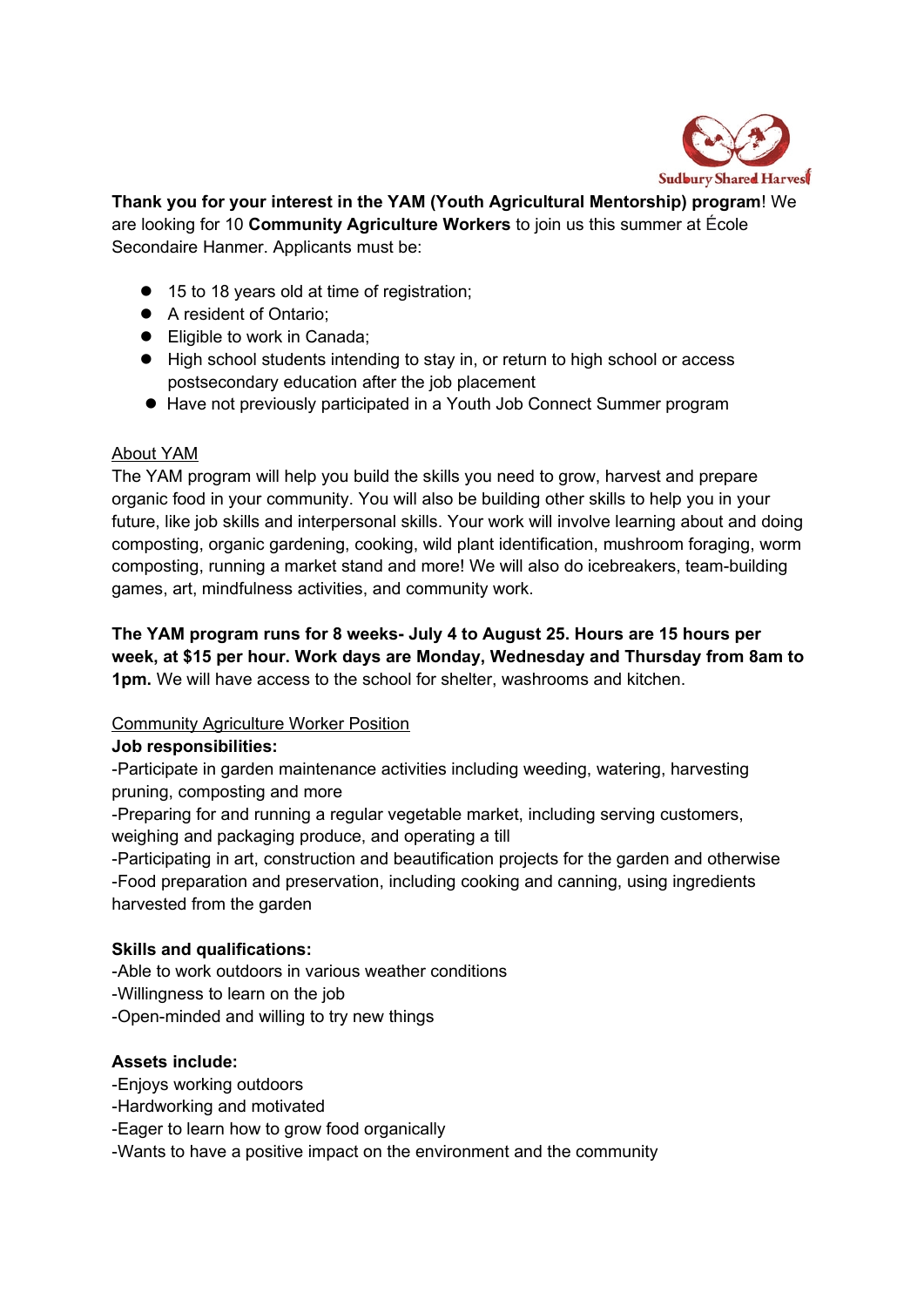# **Applications must be submitted electronically to yea@sudburysharedharvest.ca, or to the office at École Secondaire Hanmer (if you are a student there).**

Please answer each of these questions

Part 1

Name:

Birth date (day, month, year):

Email address:

Phone number:

Emergency contact:

Any allergies:

Any challenges (physical or otherwise) that might affect your ability to work (we ask this so we can help support you):

Do you have access to an electronic device such as a cellphone, ipad or laptop while outside of the house?(This is *not* necessary to be considered for the position, it just helps us to plan)

#### Part 2

Why are you interested in the Community Agriculture Worker position?

Why is it important to learn how to grow food for our community and take care of our environment?